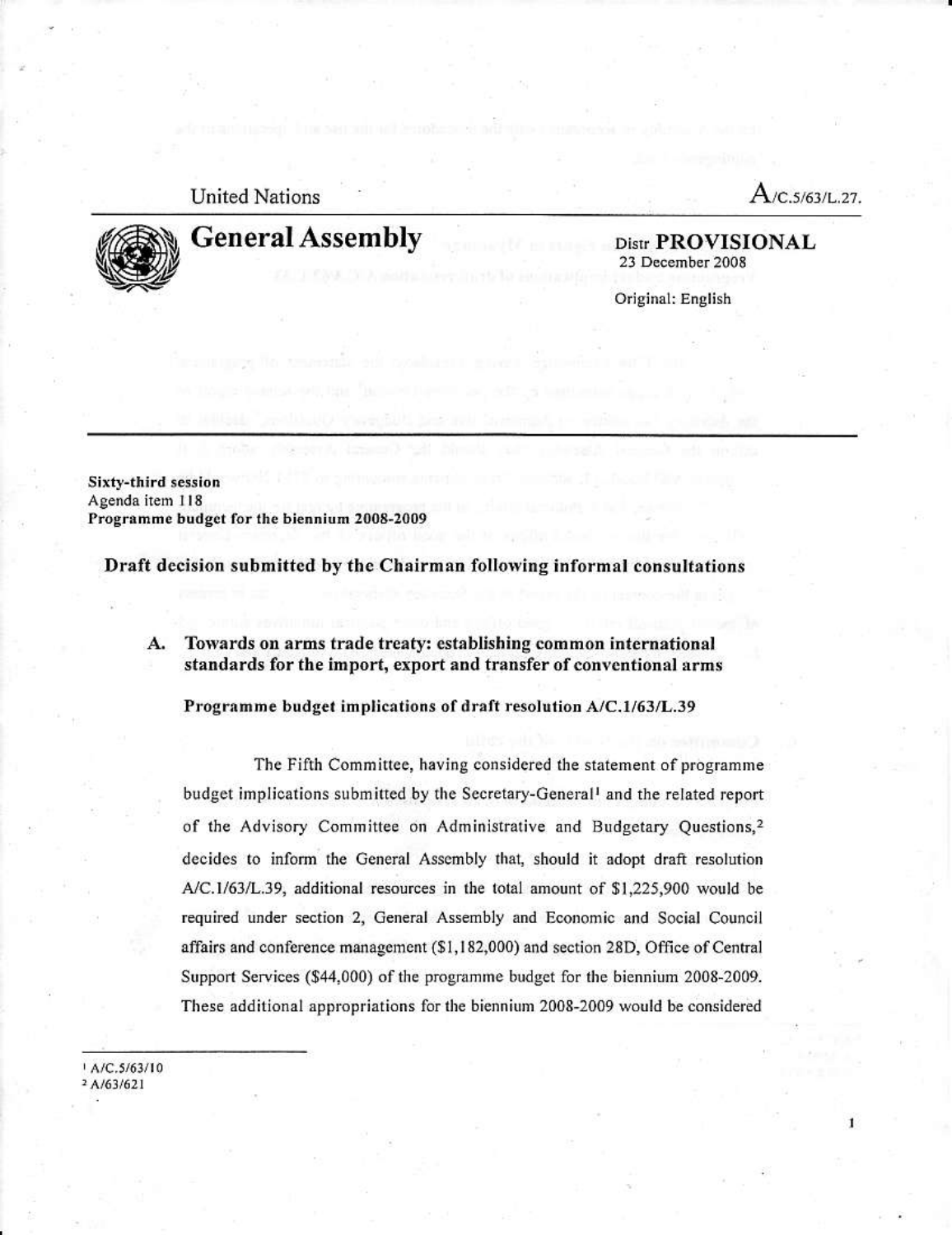by the Assembly in accordance with the procedures for the use and operations of the contingency fund.

#### Situation of human rights in Myanmar В.

Programme budget implications of draft resolution A/C.3/63/L.33

The Fifth Committee, having considered the statement of programme budget implications submitted by the Secretary-General<sup>3</sup> and the related report of the Advisory Committee on Administrative and Budgetary Ouestions,<sup>4</sup> decides to inform the General Assembly that, should the General Assembly adopt draft resolution A/C.3/63/L.33, additional requirements amounting to \$753,200 would be required under section 3, Political affairs, of the programme budget for the biennium 2008-2009 for the continued efforts of the good offices of the Secretary-General relating to the situation in Myanmar. Approval for these requirements is being sought in the context of the report of the Secretary-General on estimates in respect of special political missions, good offices and other political initiatives authorized by the Assembly and/or Security Council in documents A/63/346/Add.1 and Corr.1.

#### Committee on the Rights of the child C.

Programme budget implications of draft resolution A/C.3/63/L.46/Rev.1 (as orally revised)

The Fifth Committee, having considered the statement of programme budget implications submitted by the Secretary-General<sup>5</sup> and the related report of the Advisory Committee on Administrative and Budgetary

3 A/C.5/63/12 A/63/614 5 A/C.5/63/13

 $\overline{\mathbf{z}}$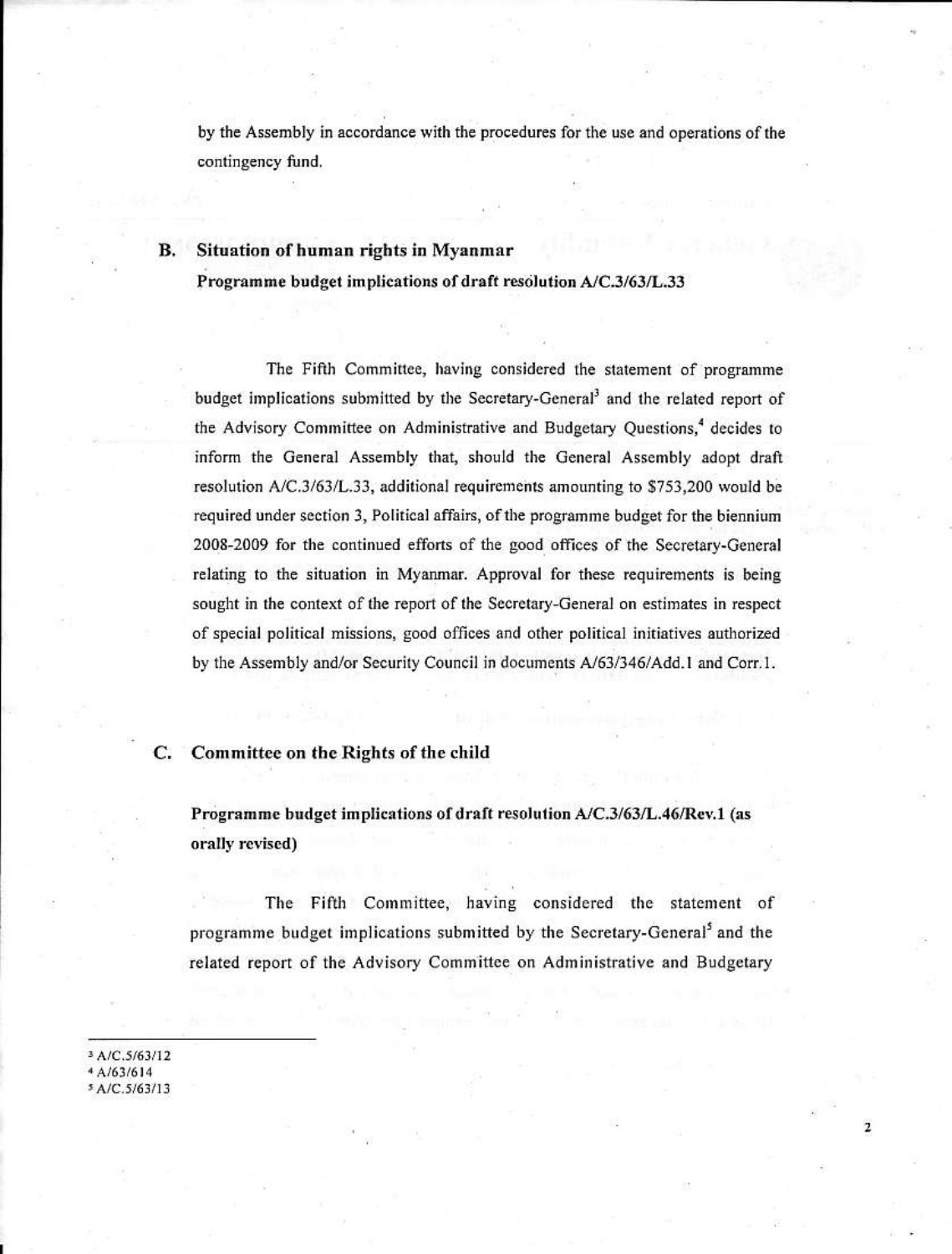Questions,<sup>6</sup> decides to inform the General Assembly that, should the General Assembly adopt draft resolution A/C.3/63/L.46/Rev.1 (as orally revised), additional requirements amounting to \$513,100 would be required under section 2, General Assembly and Economic and Social Council affairs and conference management of the programme budget for the biennium 2008-2009. This additional appropriation for the biennium 2008-2009 would be considered by the Assembly in accordance with the procedures for the use and operations of the contingency fund.

# D. International Convention on the Elimination of All Forms of Racial **Discrimination**

### Programme budget implications of draft resolution A/C.3/63/L.53/Rev.1

The Fifth Committee, having considered the statement of programme budget implications submitted by the Secretary-General<sup>7</sup> and the related report of the Advisory Committee on Administrative and Budgetary Questions,<sup>8</sup> decides to inform the General Assembly that, should it adopt draft resolution A/C.3/63/L.53/Rev.1, additional resources in the total amount of \$379,900 would be required under section 2, General Assembly and Economic and Social Council affairs and conference management of the programme budget for the biennium 2008-2009. These additional appropriations for the biennium 2008-2009 would be considered by the Assembly in accordance with the procedures for the use and operations of the contingency fund.

3

A/63/623 A/C.5/63/14 A/63/617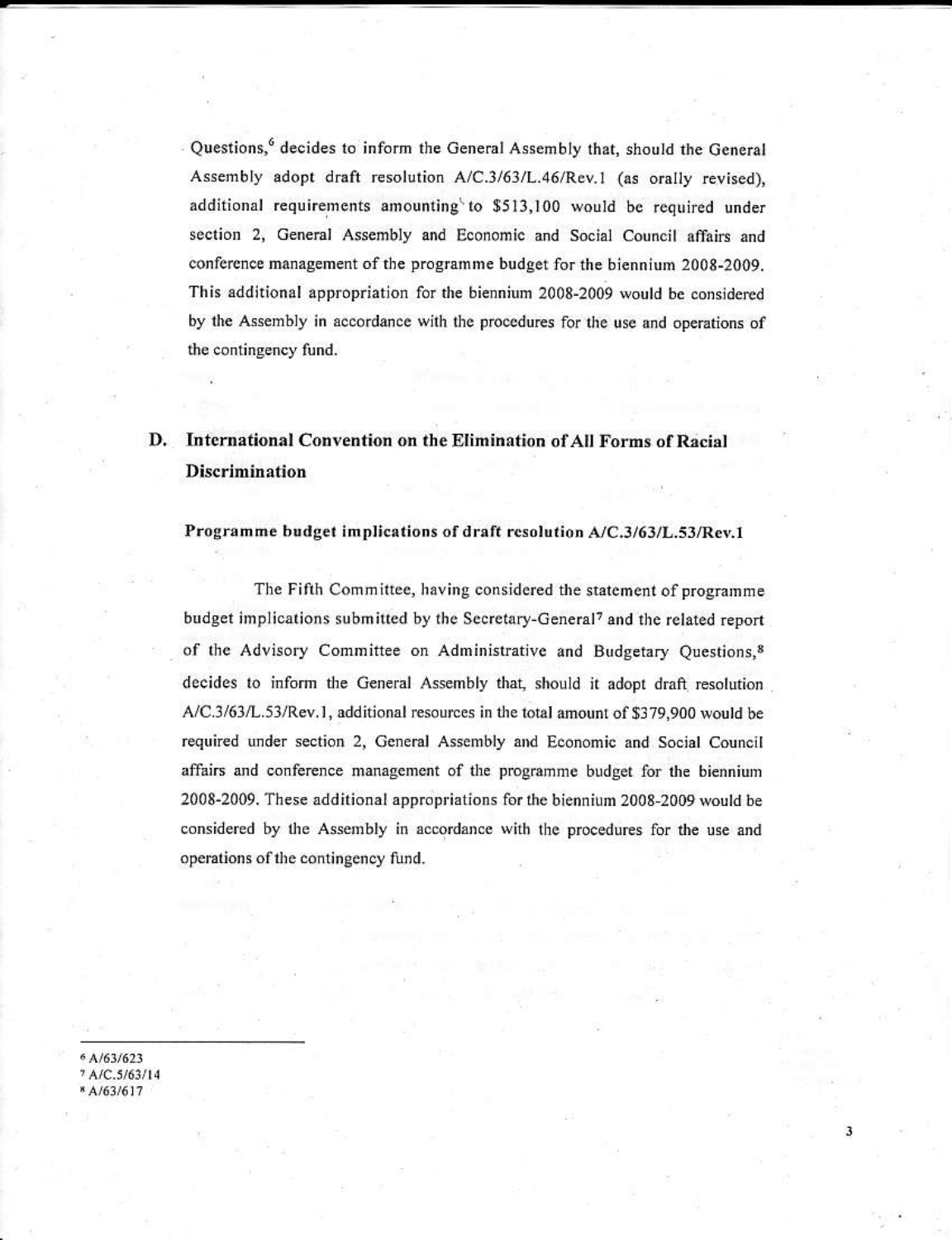Request for an advisory opinion of the International Court of Justice Е. on whether the unilateral declaration of independence of Kosovo is in accordance with international law

### Programme budget implications of General Assembly resolution 63/3

The Fifth Committee, having considered the statement of programme budget implications submitted by the Secretary-General<sup>9</sup> and the related report of the Advisory Committee on Administrative and Budgetary Ouestions<sup>10</sup>, decides to inform the General Assembly that the adoption of its resolution 63/3 will entail additional requirements amounting to some \$435,000 in respect of the International Court of Justice. Efforts will be made to accommodate the estimated additional requirements of \$130,000 in 2009 within the programme budget for the biennium 2008-2009, and actual expenditures will be reported in the context of the second performance report for the same biennium. The remaining requirements of \$305,000 for the biennium 2010-2011 will be considered in the context of the proposed programme budget for that biennium.

#### **Rights of the Child** F.

# Programme budget implications of General Assembly resolution A/C.3/63/L.16/Rev.1

The Fifth Committee, having considered the statement of programme budget implications submitted by the Secretary-General<sup>11</sup> and the related report of the Advisory Committee on Administrative and Budgetary Ouestions.<sup>12</sup> decides to inform the General Assembly that should it adopt draft resolution

A/C.5/63/15 <sup>10</sup> A/63/619 <sup>11</sup> A/C.5/63/16 12 A/63/623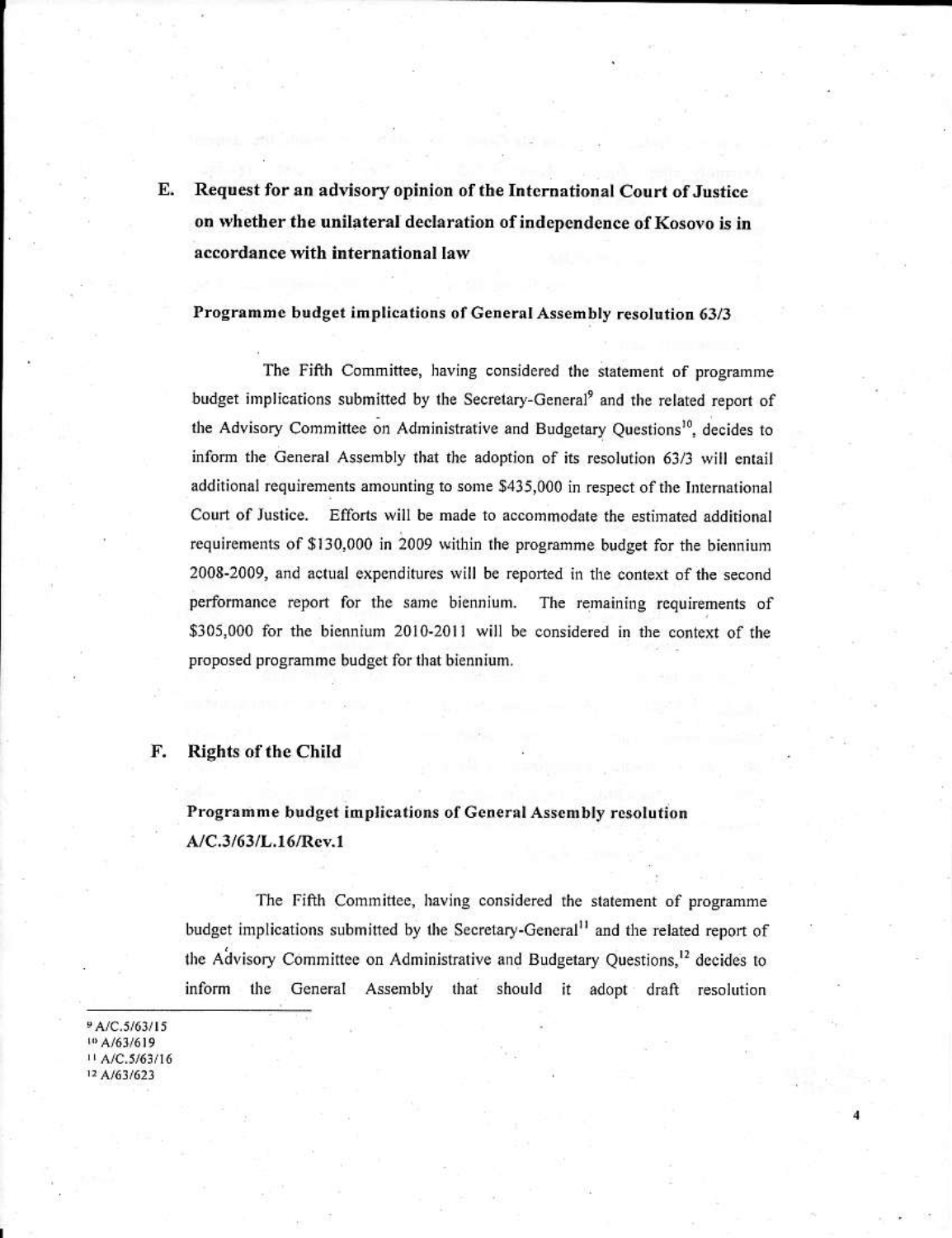A/C.3/63/L.16/Rev.1, additional resources in the amount of \$2,175,700 gross (\$1,949,800 net) would arise under section 1, Overall policymaking, direction and coordination (\$1,758,600), section 28D, Office of Central Support Services (\$191,200), and section 35, Staff assessment (\$225,900), to be offset by the same amount under Income section 1, Income from staff assessment, of the programme budget for the biennium 2008-2009. These appropriations for the biennium 2008-2009 would be considered by the Assembly in accordance with the procedures for the use and operation of the contingency fund.

G. Global efforts for the total elimination of racism, racial discrimination, xenophobia and related intolerance and the comprehensive implementation of and follow-up to the Durban Declaration and **Programme of Action** 

### Programme budget implications of draft resolution A/C.3/63/L.51/Rev.1

The Fifth Committee, having considered the statement of programme budget implications submitted by the Secretary-General<sup>13</sup> and the related report of the Advisory Committee on Administrative and Budgetary Ouestions.<sup>14</sup> decides to inform the General Assembly that should it adopt draft resolution A/C.3/63/L.51/Rev.1, additional requirements totalling \$570,400 under section 2, General Assembly and Economic and Social Council affairs and conference management of the programme budget for the biennium 2008-2009. This additional appropriation for the biennium 2008-2009 would be considered by the Assembly in accordance with the procedures for the use and operations of the contingency fund.

5

<sup>14</sup> A/C.5/63/17 14 A/63/618